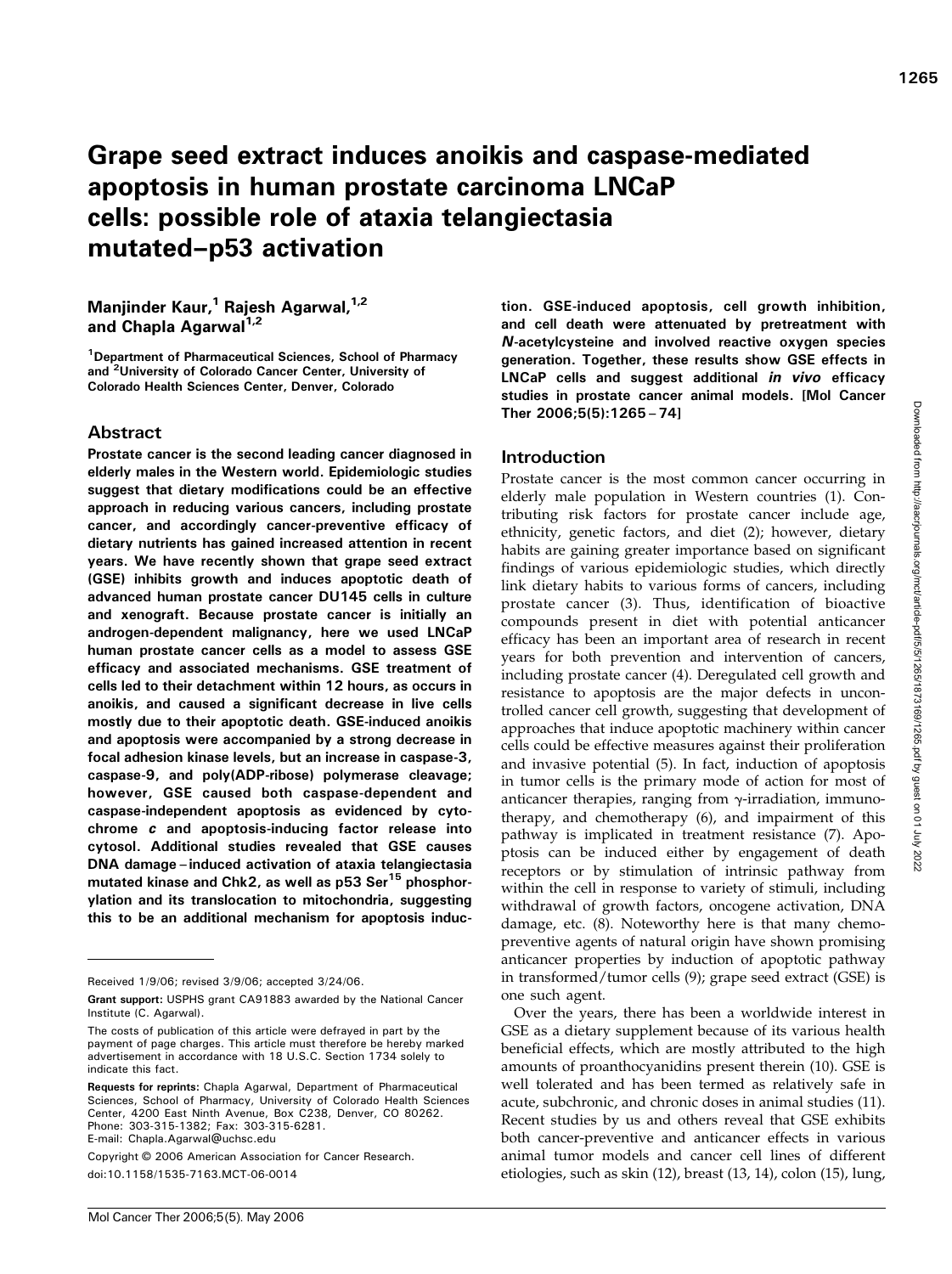and gastric (16). In case of prostate cancer, studies completed in our laboratory have shown that GSE inhibits the growth of androgen-independent advanced human prostate carcinoma DU145 cells in culture by induction of apoptosis (17), inhibition of constitutive as well as tumor necrosis factor- $\alpha$ –induced nuclear factor- $\kappa$ B activation (18), and by inhibition of epidermal growth factor –induced or constitutive activation of mitogenic signaling (19). Additionally, we have shown that GSE inhibits the growth of DU145 cells as xenograft in nude mice through its in vivo antiangiogenic, antiproliferative, and proapoptotic activities (20). Because initial prostate cancer growth is androgen dependent, we assessed GSE efficacy and associated mechanism using hormone-sensitive human prostate carcinoma LNCaP cells as a model system.

## Materials and Methods

## Reagents

A standardized preparation of GSE was obtained as a gift from its commercial vendor, Kikkoman Corporation (Noda City, Japan). The details of GSE preparation from grape seeds are recently described (11), and the chemical constituents present within this GSE preparation have been analyzed both qualitatively and quantitatively by Yamakoshi et al. (11). They include a total of  $89.3\%$  (w/w) procyanidins, a total of 6.6% (w/w) monomeric flavonols, and the remainder includes moisture (2.24%), protein (1.06%), and ash (0.8%; ref. 11). Cleaved caspase-3, caspase-9, cleaved poly(ADP-ribose) polymerase (PARP), focal adhesion kinase (FAK), p53, Ser<sup>15</sup>-phospho-p53, Ser<sup>20</sup>phospho-p53, and Thr<sup>68</sup>-phospho-Chk2 primary antibodies and peroxidase-conjugated secondary antibodies were from Cell Signaling Technology (Beverly, MA). Ser<sup>1981</sup>phospho-ataxia telangiectasia mutated (ATM) antibody was from Rockland Immunochemicals (Gilbertsville, PA). Ser<sup>139</sup>-phospho-H2A.X antibody was from Upstate (Charlottesville, VA). ATM and apoptosis-inducing factor (AIF) antibodies were from Santa Cruz Biotechnology (Santa Cruz, CA). Cytochrome c antibody was from BD PharMingen (San Diego, CA). Hoechst 33342, N-acetylcysteine, and propidium iodide (PI) were from Sigma-Aldrich Chemical Co. (St. Louis, MO). Hsp60 antibody was purchased from Stressgen (Victoria, British Columbia, Canada). Annexin V/PI kit was from Molecular Probes (Eugene, OR). Z-VAD.fmk was obtained from Enzyme System Product (Livermore, CA). The enhanced chemiluminescence detection system was from Amersham (Piscataway, NJ). Bio-Rad detergent-compatible protein assay kit was from Bio-Rad Laboratories (Hercules, CA). All other reagents were obtained in their highest purity grade available commercially.

## **Treatments**

Human prostate carcinoma LNCaP cells were obtained from American Type Culture Collection (Manassas, VA). Cells were maintained in RPMI 1640 supplemented with 10% fetal bovine serum and 1% penicillin-streptomycin at  $37^{\circ}$ C in a humidified 5% CO<sub>2</sub> incubator. GSE was dissolved

in DMSO as a thousand-fold concentrated solution and diluted to its final concentration directly into the medium before the culture treatments. Unless specified otherwise, LNCaP cells were plated to 70% confluency for 36 hours and subsequently treated with 10 to 20  $\mu$ g/mL of GSE up to 24 hours. In Z-VAD.fmk and N-acetylcysteine studies, cells were pretreated with Z-VAD.fmk  $(50 \mu \text{mol/L}$  for 2 hours) and N-acetylcysteine (50 mmol/L for 15 min), respectively, followed by desired GSE treatment.

## **Cell Growth Viability Assay**

LNCaP cells were seeded in 60-mm plates at the density of  $5,000$  cells/cm<sup>2</sup> and were allowed to grow for 36 hours. Cells were then treated with either DMSO or 10 to 20  $\mu$ g/mL of GSE for varying time periods. These selections of GSE doses and treatment times are based on an additional study where doses higher than these (e.g.,  $50 \mu g/mL$  GSE) caused complete cell death within 12 hours of treatment (data not shown). At the end of each treatment, nonadherent and adherent cells were collected after brief trypsinization and dead and live cells were counted after trypan blue staining using hemocytometer.

## Apoptosis Assays

Quantitative apoptotic cell death by GSE was measured by two independent assays. In first assay using flow cytometric analysis of Annexin V/PI-stained cells, nonadherent and adherent cells were collected subsequent to GSE treatment and were washed twice with PBS. Cells were stained with Annexin V-PI using Vybrant Apoptosis Assay kit 2 essentially as described in the protocol of the manufacturer. In some experiments, the cells were pretreated with Z-VAD.fmk or N-acetylcysteine for desired time before treatment with GSE. In the second quantitative apoptotic death assay using Hoechst staining, at the end of GSE treatments, both adherent and nonadherent cells were collected after brief trypsinization. The cells were then stained with DNA-binding dye Hoechst 33342 and PI, and kept on ice until counting was completed. Apoptotic cells were quantified using fluorescent microscope (Axioskope 2 plus-HBO 100, Zeiss, Jena, Germany) by counting 100 cells per microscopic field (at  $\times$ 100) in five fields in each sample in triplicate.

#### Immunoblot Analysis

LNCaP cells were grown in RPMI 1640 with 10% fetal bovine serum for 36 hours and then treated with GSE  $(0-20 \text{ µg/mL})$  for the desired time periods. Total cell lysates, cytosolic fraction, and mitochondrial fraction were then prepared, and protein concentration was determined as recently described (17). For immunoblot analyses, 70 to 100 μg protein per sample was denatured in SDS sample buffer, subjected to SDS-PAGE on 6%, 12%, or 16% Trisglycine gels, and separated proteins were transferred onto membrane by Western blotting. Membranes were blocked with blocking buffer for 1 hour at room temperature and, as desired, probed with primary antibody against desired molecule overnight at  $4^{\circ}C$  followed by peroxidaseconjugated appropriate secondary antibody for 1 hour at room temperature and enhanced chemiluminescence detection.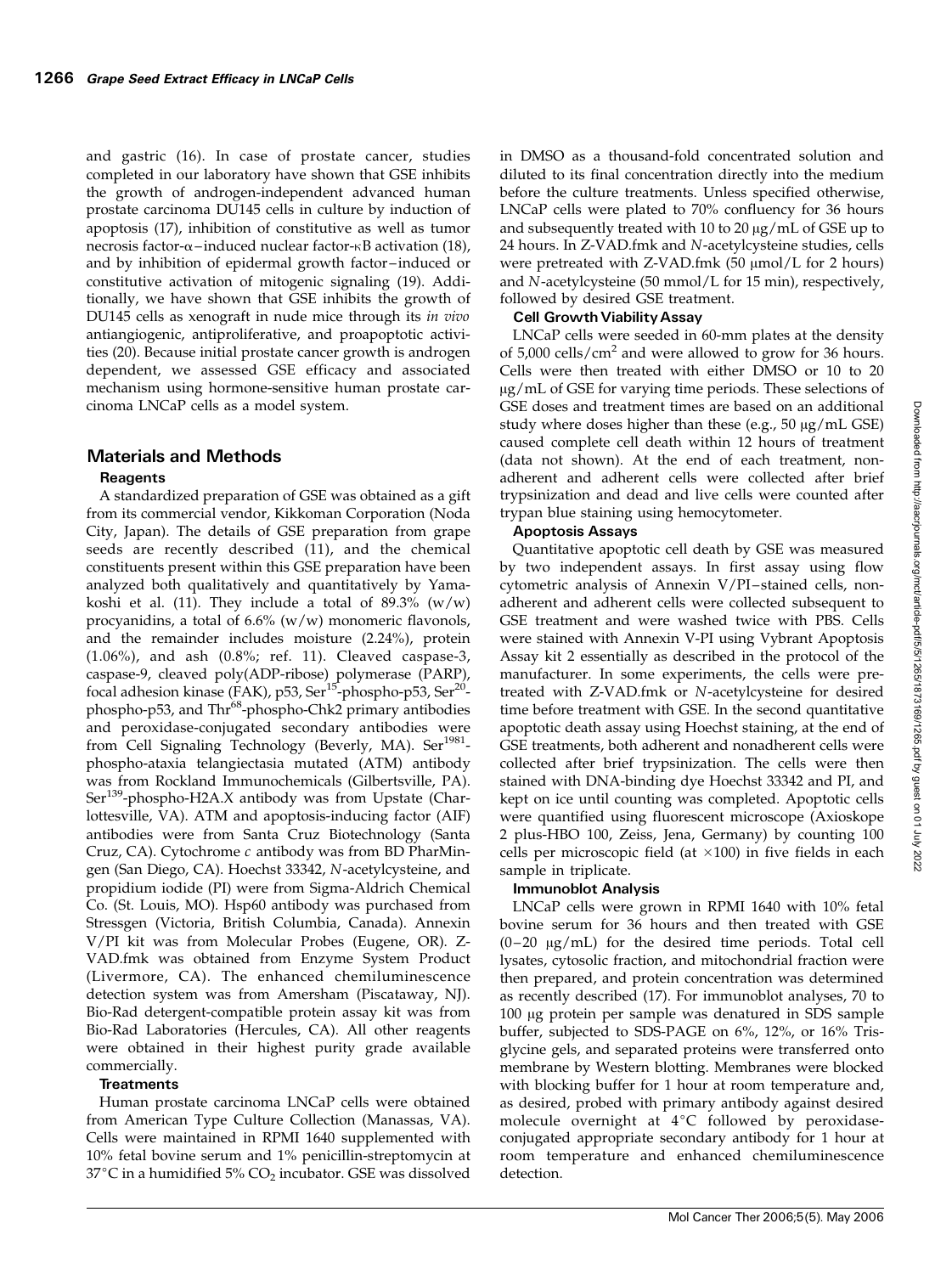### Measurement of Intracellular Reactive Oxygen Species Levels

Intracellular reactive oxygen species (ROS) levels were measured using hROS kit from Cell Technology (Mountain View, CA). Briefly, LNCaP cells were plated at a density of 20,000 cells per well in 24-well cluster plate. Cells were allowed to grow for 36 hours and subsequently loaded with  $5 \mu$ mol/L APF dye in modified HBSS for 30 minutes in the dark. Cells were then exposed to either GSE (20  $\mu$ g/mL) or DMSO alone. After 30-minute incubation at 37°C, fluorescence was measured at excitation wavelength of 488 nm and emission wavelength of 515 nm using fluorescence plate reader.

#### Statistical Analysis

Values were expressed as mean  $\pm$  SD of three observations. Statistical significance of difference between control and GSE-treated samples was calculated by Student's  $t$  test using SigmaStat 2.0 (Jandel Scientific, San Rafael, CA).  $P < 0.05$  was considered statistically significant. Autoradiograms/bands were scanned with Adobe Photoshop 6.0 (Adobe Systems, Inc., San Jose, CA), and, in each case, blots were subjected to multiple exposures on the film to make sure that the band density is in the linear range. Unless otherwise mentioned, all the data shown in the study are representative of two or three independent experiments.

## Results

#### GSE Inhibits Growth and Induces Death of LNCaP Cells

As shown in Fig. 1A, GSE treatment at the lowest dose did not showany effect up to 24-hour treatment, but caused  $20\%$  ( $P < 0.05$ ) decrease in cell growth after 48 hours. Interestingly, 15  $\mu$ g/mL GSE dose showed 12% to 27% (P < 0.05) decrease in cell growth without any time-response effect; however, the highest GSE dose caused a timedependent effect on cell growth accounting for 39% to 59%  $(P < 0.05 - 0.001)$  inhibition (Fig. 1A). In terms of its effect on total live cells only, as shown in Fig. 1B, GSE showed a dose-dependent inhibitory effect; however, a time-response effect was evidenced only for the lowest dose, although higher doses showed strong effect accounting for 30% to 40% ( $P < 0.05 - 0.001$ ) and 63% to 67% ( $P < 0.01 - 0.001$ ) inhibition at 15 and 20  $\mu$ g/mL doses, respectively (Fig. 1B). The other important observation of these cell growth inhibitory effect of GSE was that in all the cases, its inhibitory effect was stronger when considered in terms of a reduction in total live cells (Fig. 1B) versus total cell numbers (Fig. 1A), suggesting a possible cell death effect of the agent. Indeed, based on the trypan blue dye assay results, we also observed a strong cell death effect of GSE. As shown in Fig. 1C, GSE treatment resulted in a strong and a dose-dependent loss of cell viability accounting for 12%, 26%, and 48% ( $P < 0.01 - 0.001$ ) dead cells at 12 hours of its treatment at 10, 15, and 20  $\mu$ g/mL doses, respectively. A dose- and a time-response effect of GSE in inducing cell death was also evidenced at 24 hours, but only for 10 and 15  $\mu$ g/mL doses; a higher GSE dose of 20  $\mu$ g/mL showed 38% ( $P < 0.01 - 0.001$ ) cell death that was lower than that



Downloaded from http://aacrjournals.org/mct/article-pdf/5/5/1265/1873169/1265.pdf by guest on 01 July 2022 Downloaded from http://aacrjournals.org/mct/article-pdf/5/5/1265/1873169/1265.pdf by guest on 01 July 2022

Figure 1. Time- and concentration-dependent growth inhibition and death of LNCaP cells following GSE treatment. LNCaP cells were treated with GSE (0-20  $\mu$ g/mL) for 12 to 48 h, and adherent as well as nonadherent cells were collected after respective treatment time and counted on hemocytometer after trypan blue staining for total number of cell  $(A)$ , total number of live cells  $(B)$ , and percentage of dead cell population (C). Columns, mean of three values; bars, SD.  $^*$ , P < 0.05; #,  $P < 0.01$ ; \$,  $P < 0.001$ , statistical significance in GSE-treated groups compared with DMSO controls.

observed at 12 hours (Fig. 1C). At 48 hours of treatment, the dead cell population increased from 11% in DMSO control to 22%, 25%, and 25% ( $P < 0.05-0.01$ ) at 10, 15, and 20 µg/mL GSE doses, respectively (Fig. 1C). These results showing that an increase in GSE dose and/or treatment time results in a decrease in its effect on percentage of cell death are in accord with the observation that higher GSE doses and/or treatment times cause a very strong cell death leading to cellular debris that become unaccountable in trypan blue assay.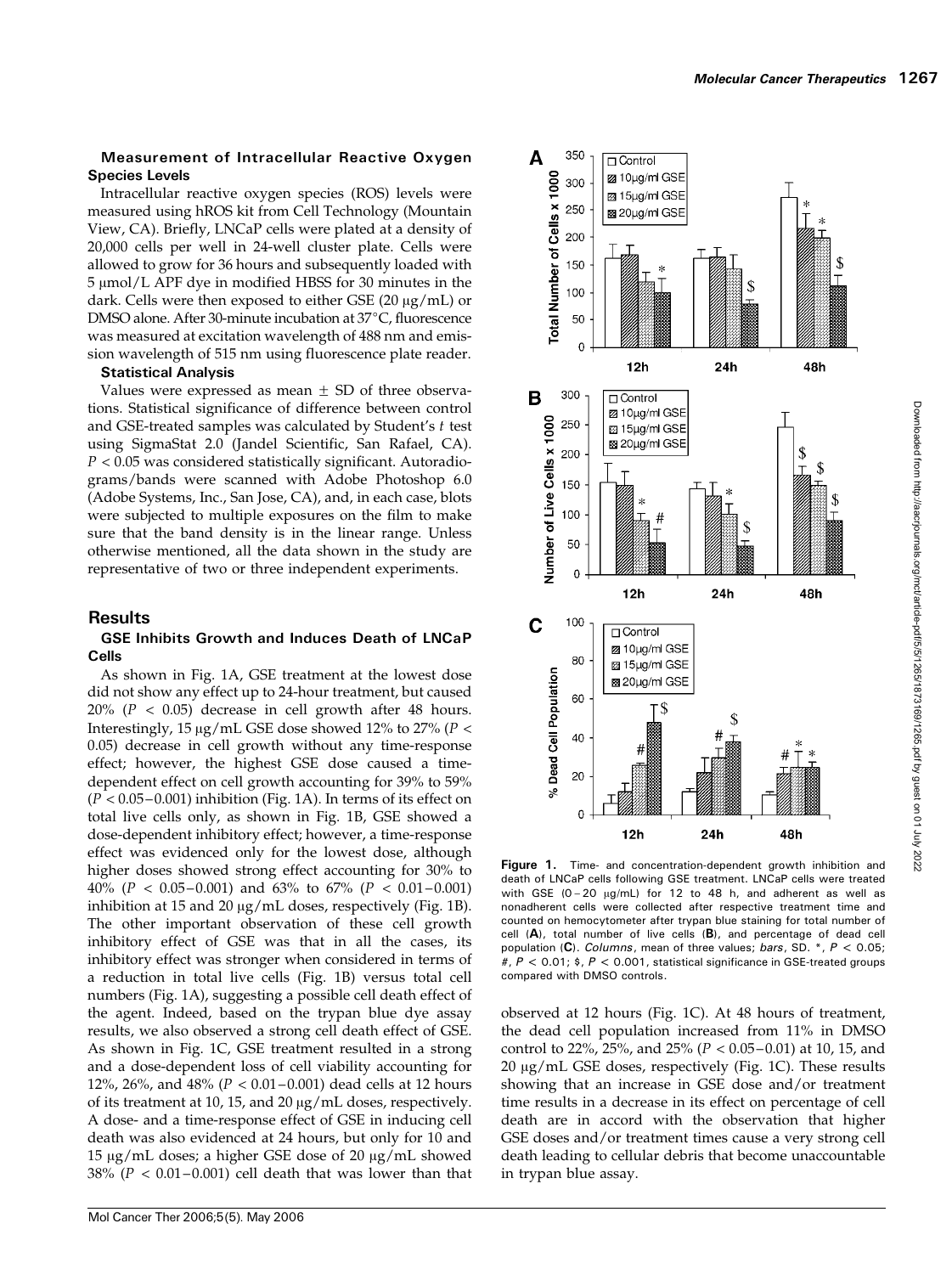#### GSE Causes Anoikis in LNCaP Cells and Decreases FAK Levels

During the entire cell growth and viability assay, we also examined the cultures under microscope for any possible changes in cell morphology following GSE treatments. We observed that GSE treatment of cells makes them rounded followed by their detachment from the plastic (Fig. 2A). This effect was strongest at 20  $\mu$ g/mL GSE dose and occurred as early as 5 to 6 hours posttreatment time where all the cells became rounded and got detached from tissue culture dish (Fig. 2A), suggesting that GSE might be causing anoikis-like apoptotic cell death by possibly reducing the cellular adhesion to extracellular matrix by altering FAK levels (21). Accordingly, we next assessed the level of FAK in 20 µg/mL GSE-treated LNCaP cells as a function of early time points starting with 30 minutes. As shown in Fig. 2B, this dose of GSE, which showed complete cell rounding and detachment from the plastic within 5 to 6 hours, also showed a time-dependent decrease in FAK protein level. The GSE effect on FAK decrease was evidenced as early as 1 hour, which became more prominent at 2 hours. By 6 to 12 hours, almost all the FAK protein level diminished in GSE-treated cells (Fig. 2B).

#### GSE Causes Apoptotic Death of LNCaP Cells

Based on the results showing that GSE causes a strong death of LNCaP cells together with its anoikis effect, next studies were done to assess whether this was an apoptotic cell death. Experiments, however, were done only up to 24 hours because longer GSE treatment caused very strong cell death that also results in cell debris. As shown in Fig. 3A, using Annexin V/PI staining and fluorescence-activated cell sorting analysis, we observed that GSE causes a strong dose-dependent apoptotic death of LNCaP cells. Compared with DMSO control showing 15% apoptotic cells, GSE treatment of cells at 10, 15, and 20  $\mu$ g/mL doses for 12 hours resulted in 18%, 33%, and 67% ( $P < 0.01 - 0.001$ ) apoptotic cell population accounting for  $\sim$  1.2- to 4.5-fold increase over control, respectively (Fig. 3A). No additional apoptotic effect of GSE was observed following LNCaP cell treatment at similar dose levels for 24 hours except at



Figure 2. GSE causes anoikis and decreases FAK levels in LNCaP cells.  $A$ , cells were treated with GSE (20  $\mu$ g/mL) for 12 h and cell morphology was examined under a light microscope. Magnification,  $\times$  200. **B**, Western blot analysis was done to determine FAK levels. Actin was used as a loading control.



Figure 3. GSE causes apoptotic death of LNCaP cells. Cells were treated with GSE  $(0 - 20 \mu\text{mL})$  for different time intervals  $(0 - 24 \text{ h})$ , and adherent and nonadherent cells were collected and stained with Annexin V-PI or Hoechst. The percentage of apoptotic cell death was measured by FACScan analysis of Annexin V-PI – stained cells (A), and manual counting of Hoechst-stained cells (B). Columns, mean of three values; bars, SD.  $*, P < 0.05;$  #,  $P < 0.01;$  \$,  $P < 0.001$ , statistical significance in GSEtreated groups compared with DMSO controls.

20  $\mu$ g/mL dose showing 73% (P < 0.001) apoptotic cell population (Fig. 3A). We also determined the extent of apoptosis after GSE treatment in LNCaP cells by Hoechst staining. As shown in Fig. 3B, compared with DMSOtreated control cells showing 8.5% Hoechst-stained cells, GSE treatment at 10, 15, and 20  $\mu$ g/mL doses for 12 hours resulted in a strong and dose-dependent increase in Hoechst-stained cells (16%, 59%, and 74%,  $P < 0.05 -$ 0.001) accounting for an  $\sim$  2- to 9-fold increase over control. Similar results were also observed following GSE treatment at these doses for 24 hours (Fig. 3B). Together, the data obtained using two different assays clearly show a strong apoptotic effect of GSE in LNCaP cells (Fig. 3). It is to be noted here that extent of apoptotic cell death observed with these assays following GSE treatment is higher than the extent of cell death observed with trypan blue exclusion assay. This may possibly be due to the fact that Annexin V/ PI and Hoechst staining are much more sensitive assays capable of accounting cells undergoing both early and late apoptotic death, whereas trypan blue stains the cells when they are completely dead.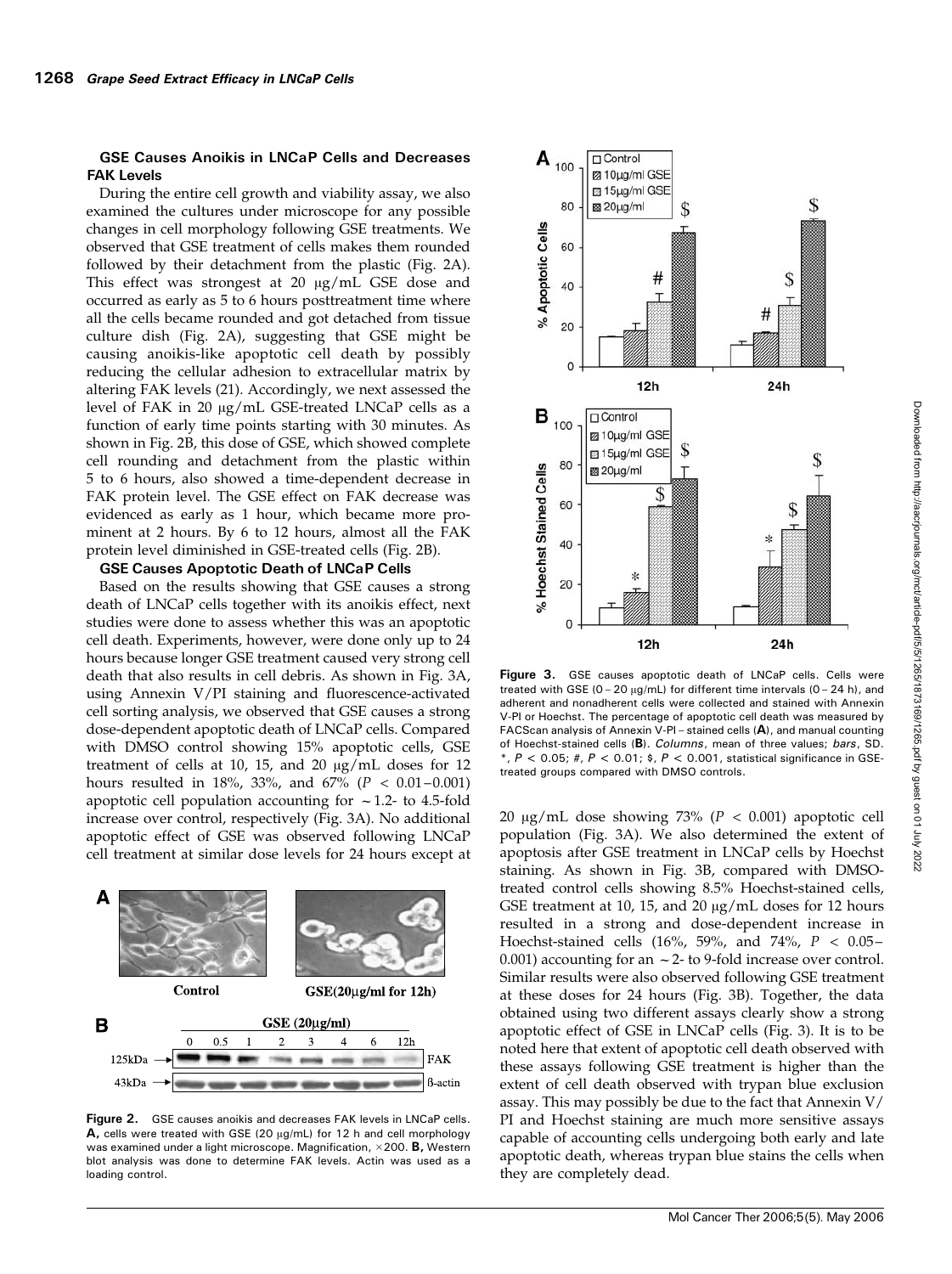To assess whether the observed biological effects of GSE in Figs. 1 to 3 are specific and not due to change in the pH of culture medium in the presence of GSE, cells were also treated with sodium citrate at  $20 \mu g/mL$  dose and medium pH was also determined following GSE addition. Sodium citrate did not showany effect as GSE, and medium pH did not change with GSE, suggesting that GSE effects observed are specific and are not due to change in medium pH (data not shown).

### GSE-Caused Apoptosis Involves Caspase-9, Caspase-3, and PARP Cleavage

Activation of both extrinsic and intrinsic caspase pathways has been well established to be the major mechanisms of apoptotic cell death in most cellular systems (22). Based on our findings showing that GSE causes a strong apoptotic death of LNCaP cells, we first assessed whether GSE activates caspase pathways. Treatment of cells with GSE did not result in caspase-8 activation and cleavage (data not shown); however, it caused a strong dose- and time-dependent cleavage of caspase-9, caspase-3, and PARP (Fig. 4A). Because we observed maximum apoptotic cell death and its associated cleavage of caspases and PARP at  $20 \mu g/mL$  GSE dose as early as 12 hours of treatment, we selected this GSE dose level to study the time kinetics of molecular events involved in GSE-induced apoptosis. As shown in Fig. 4B, GSE treatment of LNCaP cells at this dose resulted in caspase-9 and its downstream caspase-3 cleavage as early as 3 hours with an increase at later time points, although maximum effect was evidenced at 12 hours. The observed cleavage of caspase-9 and caspase-3 was accompanied with a comparable time kinetics for PARP cleavage (Fig. 4B).

## GSE-Caused Apoptosis Involves Cytochrome c and AIF Release into Cytosol, and Occurs via Both Caspase-Dependent and Caspase-Independent Pathways

The observed activation of caspase-9 without an effect on caspase-8 by GSE suggested an involvement of intrinsic pathway of apoptosis. As one of the hallmarks of intrinsic pathway of apoptosis is the release of mitochondrial cytochrome  $c$  into the cytosol  $(8, 23)$ , we next assessed whether GSE treatment of cells also results in mitochondrial release of cytochrome  $c$  into the cytosol. Under similar conditions as for other studies, treatment of LNCaP cells with GSE (20  $\mu$ g/mL) resulted in a time-dependent release of cytochrome  $c$  into the cytosol (Fig. 4C). Altogether, the data shown in Fig. 4A to C clearly indicate that GSE activates intrinsic caspase cascade via cytochrome c release into the cytosol from the mitochondria, leading to caspase-9 followed by caspse-3 activation that results in PARP cleavage and apoptotic cell death. To further support this suggestion and establish that indeed this is the only mechanism of GSE-induced apoptotic death of LNCaP cells, we next pretreated the cells with pan-caspase inhibitor Z-VAD.fmk for 2 hours followed by GSE treatment at  $20 \mu g/mL$  dose for 12 hours. The extent of apoptosis was then determined by Annexin V-PI staining and fluorescence-activated cell sorting analysis. In this experiment, we observed that Z-VAD.fmk pretreatment reversed GSEinduced apoptosis only by 23% ( $P < 0.01$ ); although this reversal is statistically significant, it suggests that caspaseindependent mechanisms are also involved in GSE-induced apoptotic cell death (Fig. 4D) at least under caspaseinhibiting conditions. Several mechanisms of caspaseindependent apoptotic cell death have been reported in recent years, out of which release of AIF that normally resides within mitochondria is often implicated in caspaseindependent apoptosis (24). Accordingly, we first assessed whether GSE causes AIF release from the mitochondria. Under identical treatments as for other studies, GSE treatment of LNCaP cells led to a time-dependent release of AIF from the mitochondria as evidenced by its strong levels in cytosolic fractions from GSE-treated cells compared with almost no detectable levels in DMSO controls (Fig. 4C).



Figure 4. GSE induces caspase-dependent and caspase-independent pathways of apoptosis.  $A$ , LNCaP cells were treated with GSE (0 - 20 µg/mL) for 12 and 24 h, and Western blot analysis was done for cleaved caspase-9, caspase-3, and PARP. B, time kinetics of caspase-9, caspase-3, and PARP cleavage following GSE (20 µg/mL) treatment of LNCaP cells for 0 to 12 h.  $\mathbf{C}$ , time kinetics of release of cytochrome c and AIF into cytosol following GSE (20 µg/mL) treatment of LNCaP cells. D, LNCaP cells pretreated with or without z-VAD.fmk (CI, 50  $\mu$ mol/L, 2 h) were incubated with DMSO (control, Con) or GSE (20  $\mu$ g/ mL) for another 12 h. Adherent and nonadherent cells were collected after brief trypsinization and were stained with Annexin V/PI. Extent of apoptosis was assessed by fluorescence-activated cell sorting analysis of stained cells. Columns, mean of three values; bars, SD; #,  $P <$ 0.01, statistical significance in Z-VAD.fmk + GSE – treated group compared with GSE-alone group.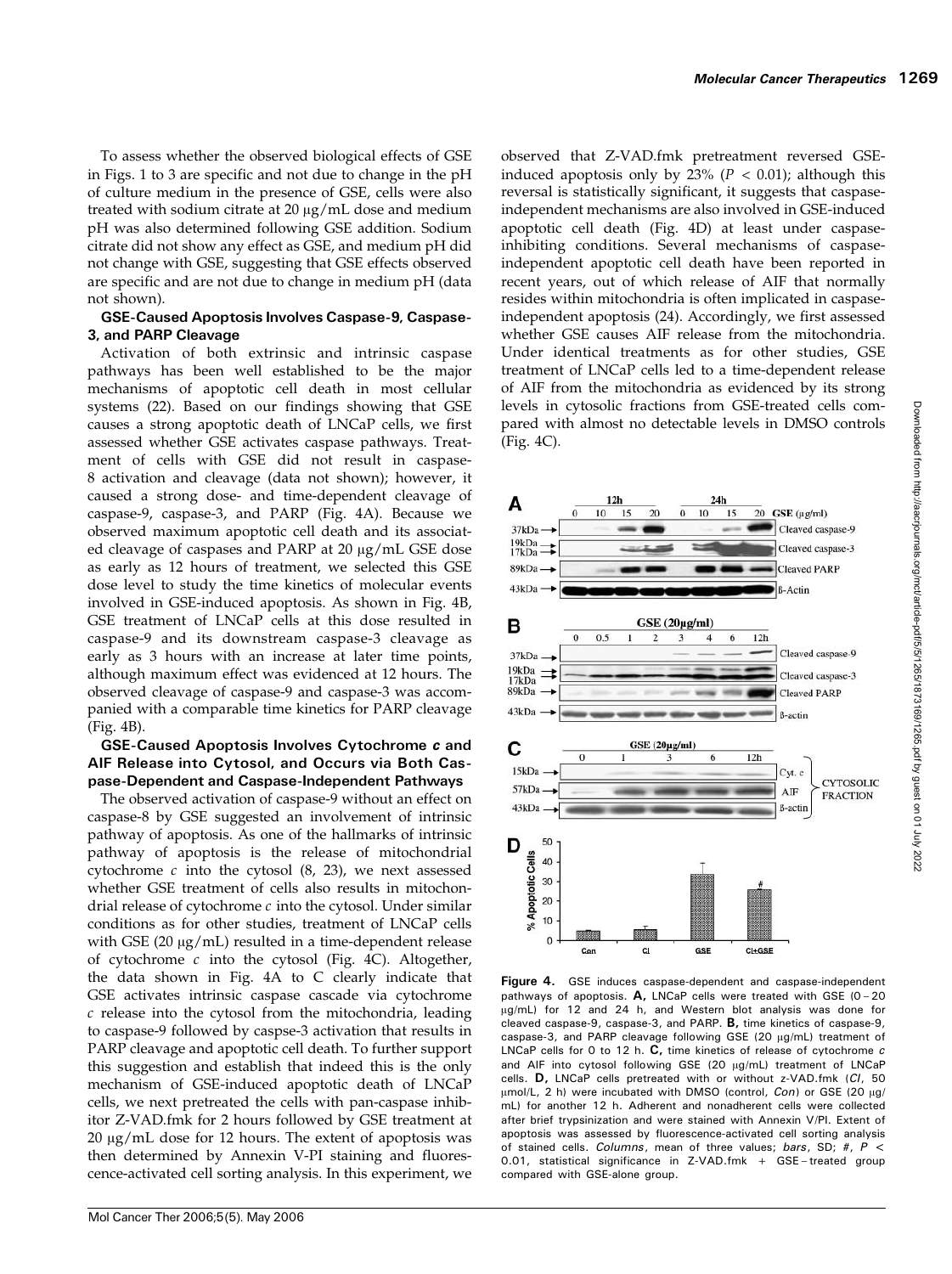## GSE Causes Ser<sup>139</sup> Phosphorylation of Histone H2A.X in LNCaP Cells

Several studies in recent years have shown that various cancer chemopreventive agents also induce apoptotic death of cancer cells by DNA-damaging mechanisms (25, 26). In response to DNA damage, phosphorylation of histone H2A.X is the earliest cellular event marked by the presence of visible foci in damaged cells (27). Because we observed that GSE causes a substantial apoptotic cell death by a caspase-independent mechanism, specifically under caspase-inhibiting conditions, we next assessed whether GSE causes DNA damage that is responsible for its additional apoptotic mechanism. Treatment of LNCaP cells with GSE at 20  $\mu$ g/mL dose resulted in DNA damage as evidenced by an appearance of Ser<sup>139</sup> phosphorylated histone H2A.X in GSE-treated cells in immunoblot analysis (Fig. 5A). A time kinetics study of GSE-treated cells showed Ser<sup>139</sup> phosphorylated H2A.X band after 4 hours of treatment, which became stronger at 6 hours followed by 12 hours (Fig. 5A). Immunocytochemical staining of GSE-treated cells also showed Ser<sup>139</sup>-phosphorylated histone H2A.X foci (data not shown).



Figure 5. GSE causes Ser<sup>139</sup> phosphorylation of histone H2A.X, ATM-Chk2 activation, and p53 phosphorylation at Ser<sup>15</sup> and mitochondrial translocation in LNCaP cells. LNCaP cells were treated with GSE (20  $\mu$ g/ mL) for the indicated time, and Western blot analysis was done in total cell lysates to determine phosphorylated H2A.X (A), phosphorylated and total levels of ATM and Chk2 (B), and phosphorylated and total levels of p53 (C). D, phosphorylated and total levels of p53 were analyzed by Western blotting in mitochondrial fractions.

#### GSE Causes ATM-Chk2 Activation and p53 Phosphorylation at Ser15 and Mitochondrial Translocation in LNCaP Cells

DNA damage is known to activate phosphatidylinositol 3-kinase family of kinases, including ATM, ATR, and DNA-PK (28). Among them, however, in recent years, ATM is well studied and is established as a major player to be activated by cancer-chemopreventive agents following their DNA-damaging activity (26). ATM activation then leads to Chk-p53 activation followed by an apoptotic death (26, 29, 30). Based on the observation that GSE causes  $\text{Ser}^{139}$  phosphorylation of H2A.X, we next assessed whether this effect of GSE is also associated with ATM-Chk-p53 activation. As shown in Fig. 5B, treatment of LNCaP cells with GSE resulted in Ser<sup>1981</sup> phosphorylation of ATM as early as 1 hour, which became very strong after 3 hours and then started decreasing. In terms of Chk phosphorylation, no effect of GSE was observed on Chk1; however, immunoblot analysis for total and  $Thr<sup>68</sup>$ phosphorylated Chk2 revealed increased Thr<sup>68</sup> phosphorylation of Chk2 over control, occurring as early as 1 hour after GSE treatment. Phosphorylation persisted until the end of the experiment duration of 12 hours without any change in total Chk2 levels (Fig. 5B). As p53 is known to get activated and/or stabilized depending on its phosphorylation at multiple sites by a number of kinases, including ATM-Chk activation in response to DNA damage (31, 32), we next examined the phosphorylation of  $p53$  at two key residues,  $Ser<sup>15</sup>$  and  $Ser<sup>20</sup>$ . Using phosphorylation site – specific antibodies for p53, we found that GSE causes the phosphorylation of p53 at  $Ser<sup>15</sup>$  without affecting the phosphorylation at  $Ser<sup>20</sup>$ residue as well as total p53 levels (Fig. 5C). Phosphorylation of p53 at Ser<sup>20</sup> residue is generally associated with its stability, whereas phosphorylation at  $\text{Ser}^{15}$  is associated with its apoptosis-inducing effect (33). We therefore also examined whether p53 translocates to mitochondria subsequent to GSE treatment. Western blot analysis with antibody for total p53 revealed that there was a time-dependent increase in translocation of p53 to mitochondria (Fig. 5D), and that with phosphospecific  $p53$  antibody revealed that translocated  $p53$  was  $Ser<sup>15</sup>$ phosphorylated form (Fig. 5D).

#### GSE-Induced Biological Effects in LNCaP Cells Are Attenuated by Pretreatment with N-Acetylcysteine and Involve ROS Production

In the present study, we observed that GSE treatment of cells results in DNA damage and associated activation of ATM-Chk2-p53, a pathway that is normally activated by various prooxidant stimuli, such as ionizing radiation, hyperoxia, etc. (29, 30). Furthermore, several studies in recent years have shown that various cancer-chemopreventive agents activate ATM-Chk-p53 pathway followed by apoptotic death of the cancer cells via an oxidative mechanism (25). Together, based on our own observations and those reported in literature, we next studied whether GSE causes oxidative stress that is responsible for its apoptotic effect. Pretreatment of LNCaP cells with 50 mmol/L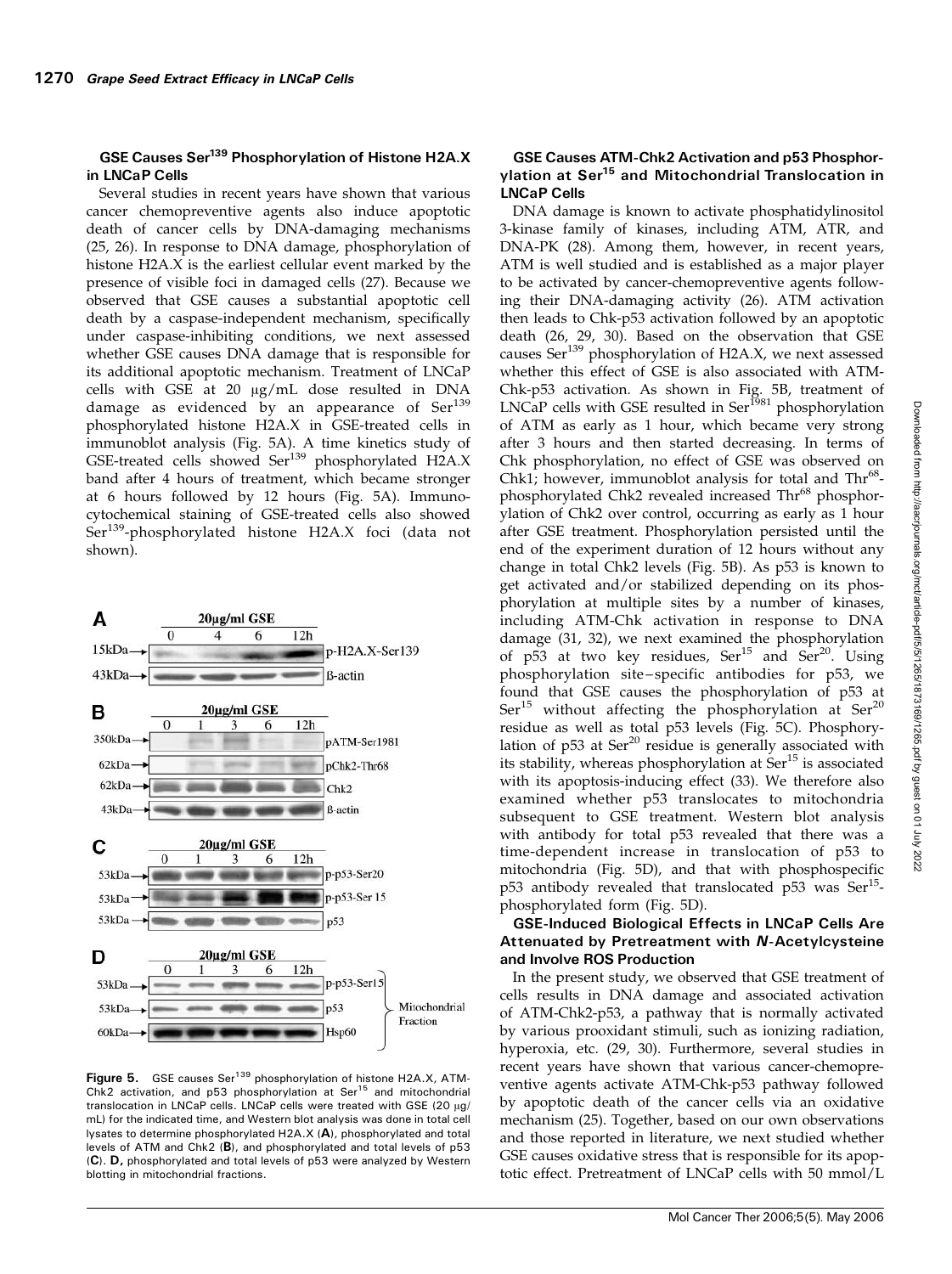Figure 6. GSE-induced biological effects in LNCaP cells are attenuated by pretreatment with N-acetylcysteine and involve ROS production. LNCaP cells were pretreated with 50 mmol/L N-acetylcysteine (NAC) followed by treatment with GSE (20  $\mu$ g/mL) for 4 h. A, adherent and nonadherent cells were collected thereafter by brief trypsinization and stained with Annexin-V/PI to quantify apoptotic cell death by fluorescence-activated cell sorting analysis. Representative of two independent experiments with identical findings. In addition, Western blot analysis was done to determine the caspase-3 cleavage following indicated treatments. Number of live cells (B) and percentage of dead cell population (C) were measured by counting the cells on the hemocytometer after trypan blue staining, after pretreatment of LNCaP cells with 50 mmol/L N-acetylcysteine followed by treatment with GSE (20  $\mu$ g/mL) for 12 and 24 h. D, intracellular ROS production was measured following protocol provided with hROS kit by measuring fluorescence using fluorescence plate reader. Columns, mean of three values; bars, SD. #,  $P < 0.01$ ;  $$P < 0.001$ , statistical significance in  $N$ -acetylcysteine + GSE-treated group compared with GSE alone.



 $N$ -acetylcysteine for 15 minutes before GSE (20  $\mu$ g/mL) treatment resulted in a significant reversal (60%,  $P$  < 0.001) of GSE-caused apoptosis (Fig. 6A), which was also in accord with a marked reduction in GSE-caused cleaved caspase-3 by N-acetylcysteine pretreatment of the cells under identical experimental conditions (Fig. 6A). Additionally, we observed that N-acetylcysteine pretreatment of LNCaP cells before GSE treatment for 12 hours led to a significant increase in the total live cell population (76%,  $P$  < 0.001) compared with that observed with GSE alone (32%; Fig. 6B). However, this effect with N-acetylcysteine pretreatment became statistically insignificant after 24 hours of treatment with GSE. In case of percentage of dead cells, under similar treatment conditions, 76% ( $P < 0.01$ ) and 40% ( $P < 0.001$ ) reversal was observed following N-acetylcysteine pretreatment at 12 and 24 hours of GSE treatment (Fig. 6C). Based on these results, it was pertinent to also measure the extent of intracellular ROS generation by GSE, if any. Using ROS-sensitive fluorescent probe, we found that treatment of LNCaP cells with GSE (20  $\mu$ g/mL) results in ~1.5-fold induction in ROS production compared with DMSOtreated control. Together, these results suggest that GSEinduced apoptosis is also mediated through generation of ROS, which, in turn, possibly activates both intrinsic pathway of apoptosis as well as the one via ATM-p53. More studies in the future, however, are needed to support these suggestions.

## **Discussion**

Chemoprevention of prostate cancer holds a great promise due to a long latency period between premalignant lesion known as prostatic intraepithelial neoplasia and clinically proven form of malignancy (34). In this regard, chemopreventive agents, which are of natural origin and often a part of diet daily consumed by a person, provide a less expensive and an effective alternative for controlling the outcome of this disease. Vegetables and fruits are excellent sources of such chemopreventive agents as at least 35 different plant-based foods have been identified by the National Cancer Institute to be effective in the prevention of cancer (9). These agents, initially classified into two broad categories, namely blocking agents and suppressing agents, have now been recognized to impinge upon various molecular targets, thereby limiting the use of old classification (9). A wide range of studies in recent years have convincingly shown that these agents affect the process of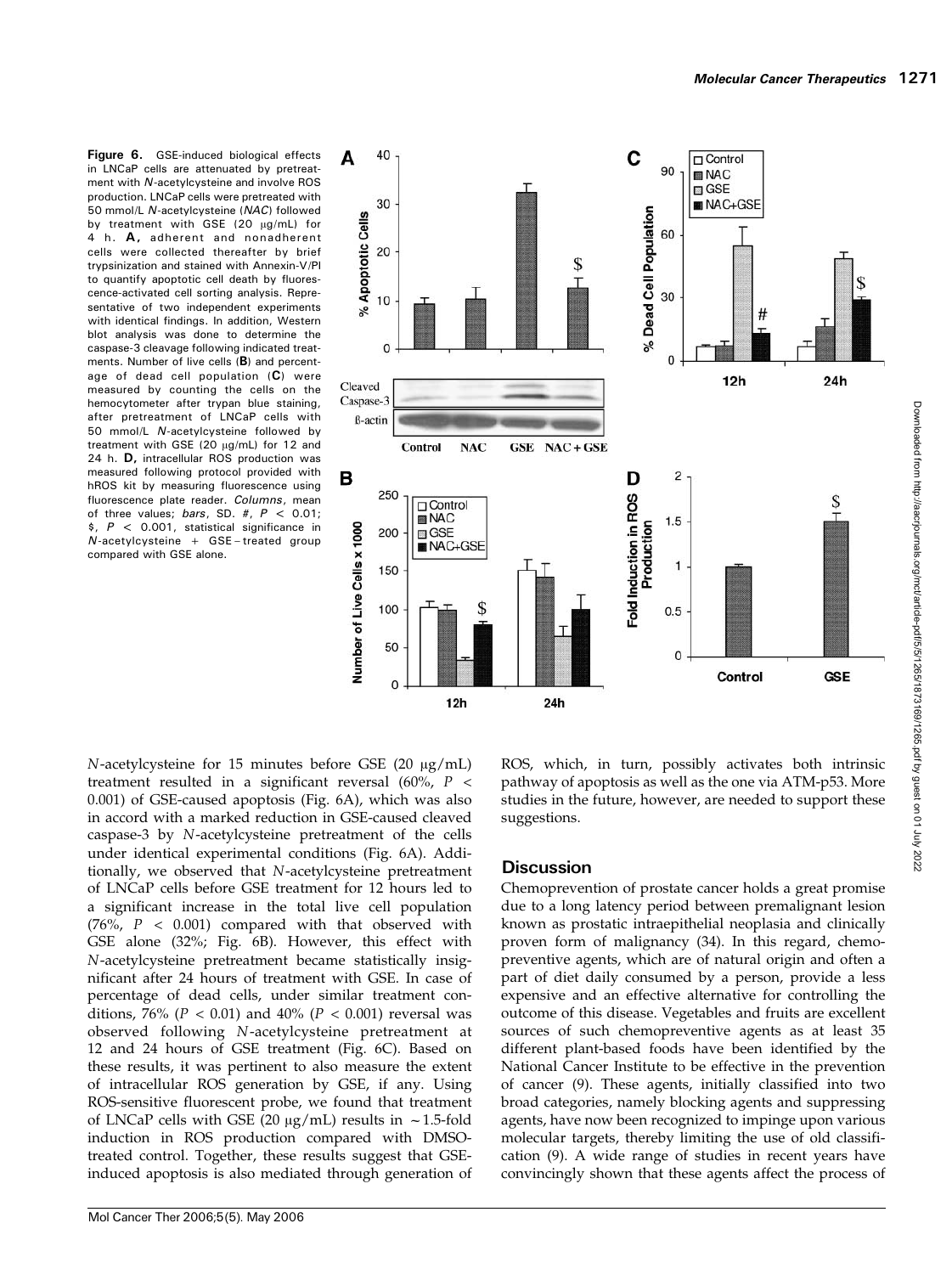carcinogenesis by regulating pathways ranging from carcinogen activation, detoxification, DNA repair, cell cycle progression, and differentiation to induction of apoptosis in transformed cells.

In the present study, we studied the efficacy of GSE against prostate cancer using LNCaP cells as a model for androgen-dependent initial stage of this malignancy. We observed that GSE causes both anoikis and apoptosis involving FAK level decrease, but a strong caspase and PARP cleavage. GSE treatment of cells also released cytochrome  $c$  from the mitochondria to the cytosol, suggesting an activation of intrinsic pathway of apoptosis; however, the pan-caspase inhibitor Z-VAD.fmk failed to completely attenuate GSE-induced apoptosis, implying that caspase-independent pathways are also involved in GSE-induced apoptosis. Numerous studies have examined the involvement of caspase independent mechanisms of apoptosis and have implicated various noncysteine proteases, such as serine proteases, granzyme A, calpains, and AIF, in this form of cell death (35, 36). Of these noncysteine proteases, AIF is thought to mediate apoptosis through caspase-independent pathway, where following a death stimulus mitochondrial AIF is released into cytosol, which then translocates to nucleus and causes nuclear condensation followed by massive chromatin fragmentation and cell death (37, 38). In our study, we found that GSE treatment of LNCaP cells lead to release of AIF from mitochondria, which was in accord with the involvement of both caspase-dependent and caspase-independent pathways of apoptosis induction by GSE.

An apoptosis induction also occurs in response to varied types of death stimuli ranging from growth/survival factor deprivation, endoplasmic reticulum stress agents, replication stress, free radicals/oxidative stress, metabolic poisons, and oncogene activation to DNA damage (39). With regard to DNA damage – caused apoptotic cell death, one of the markers of DNA double-strand breaks is the phosphorylation of H2A.X at Ser<sup>139</sup> (27). In our study, we found that GSE causes DNA damage as evidenced by phosphorvlation of H2A.X at  $\text{Ser}^{139}$  as a function of time after GSE treatment. It is important to emphasize here that hyperphosphorylation of H2A.X strongly correlates to apoptotic chromatin fragmentation (40), suggesting that GSE causes DNA damage and associated apoptotic death of LNCaP cells.

In response to DNA damage, a tumor suppressor protein p53 is stabilized and activated as a transcription factor, primarily by posttranscriptional mechanisms (31, 32). DNA damage induces multiple p53 posttranslational modifications, including phosphorylation at multiple sites, such as Ser<sup>6</sup>, Ser<sup>9</sup>, Ser<sup>15</sup>, Ser<sup>20</sup>, Ser<sup>37</sup>, and Ser<sup>392</sup>; dephosphorylation at Ser<sup>376</sup>; and acetylation of Lys<sup>320</sup>, Lys<sup>373</sup>, and Lys<sup>382</sup> (41). In our study, we found that p53 was phosphorylated at  $\text{Ser}^{15}$  subsequent to GSE treatment; however, the steadystate levels of total p53 remained unaltered and there was no increase in p53 phosphorylation at Ser<sup>20</sup> residue, suggesting that  $\text{Ser}^{15}$  phosphorylation of p53 might be

responsible for the apoptotic effect of GSE. This suggestion is in agreement with recent studies where phosphorylation of Ser<sup>15</sup> has been found to be critical for apoptotic activity of p53 (33).

Phosphorylation of p53 in response to DNA damage could occur by various kinases, such as ATM, ATR, and DNA-PK; however, ATM and ATR phosphorylate p53 only at the Ser<sup>15</sup> residue (42). In our study, ATM activation was observed upon GSE treatment of LNCaP cells as evidenced by its phosphorylation at Ser<sup>1981</sup>, which might be responsible for p53 phosphorylation at Ser<sup>15</sup> without an effect on Ser<sup>20</sup> phosphorylation. Following DNA damage, an autophosphorylation of ATM at Ser<sup>1981</sup> is required for the activation of ATM, which then phosphorylates downstream targets such as Chk2, p53, and H2A.X (43). Indeed, all these downstream targets of activated ATM were found to be phosphorylated in our study following GSE treatment of LNCaP cells. In a study by Hammond et al. (44), ATM activity was observed to increase in response to the oxidative stress of reoxygenation, and even the downstream targets of ATM, such as H2A.X and p53, were also phosphorylated under similar conditions, suggesting the involvement of ROS in DNA damage –induced activation of damage response pathway. In our study, we also found that GSE-induced apoptosis, cell growth inhibition, and cell death were attenuated by pretreatment with N-acetylcysteine, suggesting the involvement of ROS in its apoptotic activity that might be a consequence of oxidative stress –caused DNA damage. Whereas this suggestion is contrary to the fact that GSE, being a rich source of proanthocyanidins, is expected to be a scavenger of ROS due to its antioxidant activity, there are reports in literature showing that plant phenolics also act as prooxidants under certain conditions (45). In fact, it has been shown recently that depending on its concentration, GSE itself could lead to the production of hydrogen peroxide (46). Consistent with these reports and our N-acetylcysteine results, we did find an increase in ROS production in GSEtreated cells.

Several mechanisms of apoptosis induction by p53 have been identified involving transcriptional and/or nontranscriptional regulation of its downstream effectors (47). For example, p53 is known to induce apoptosis by transcriptional up-regulation of proapoptotic genes such as Noxa, Puma, Bax, Apaf-1, AIP, and by transcriptional repression of Bcl2 and inhibitors of apoptosis (47). However, in our study, we found that GSE treatment does not alter the levels of Bcl2 and Bax (data not shown). In case of nontranscriptional mechanisms, it has been found that p53 translocates to mitochondria preceding cytochrome c release and pro-caspase-3 activation (48). It has also been reported that p53 induces apoptosis via physical interaction with the antiapoptotic proteins Bcl2 and Bcl-XL through its DNA-binding domain, thus leading to sequestration of these proteins from their interaction with proapoptotic partners, Bax/Bak proteins, and, as a result, Bax/Bak can form oligomers and permeabilize the outer mitochondrial membrane, thereby causing the release of mitochondrial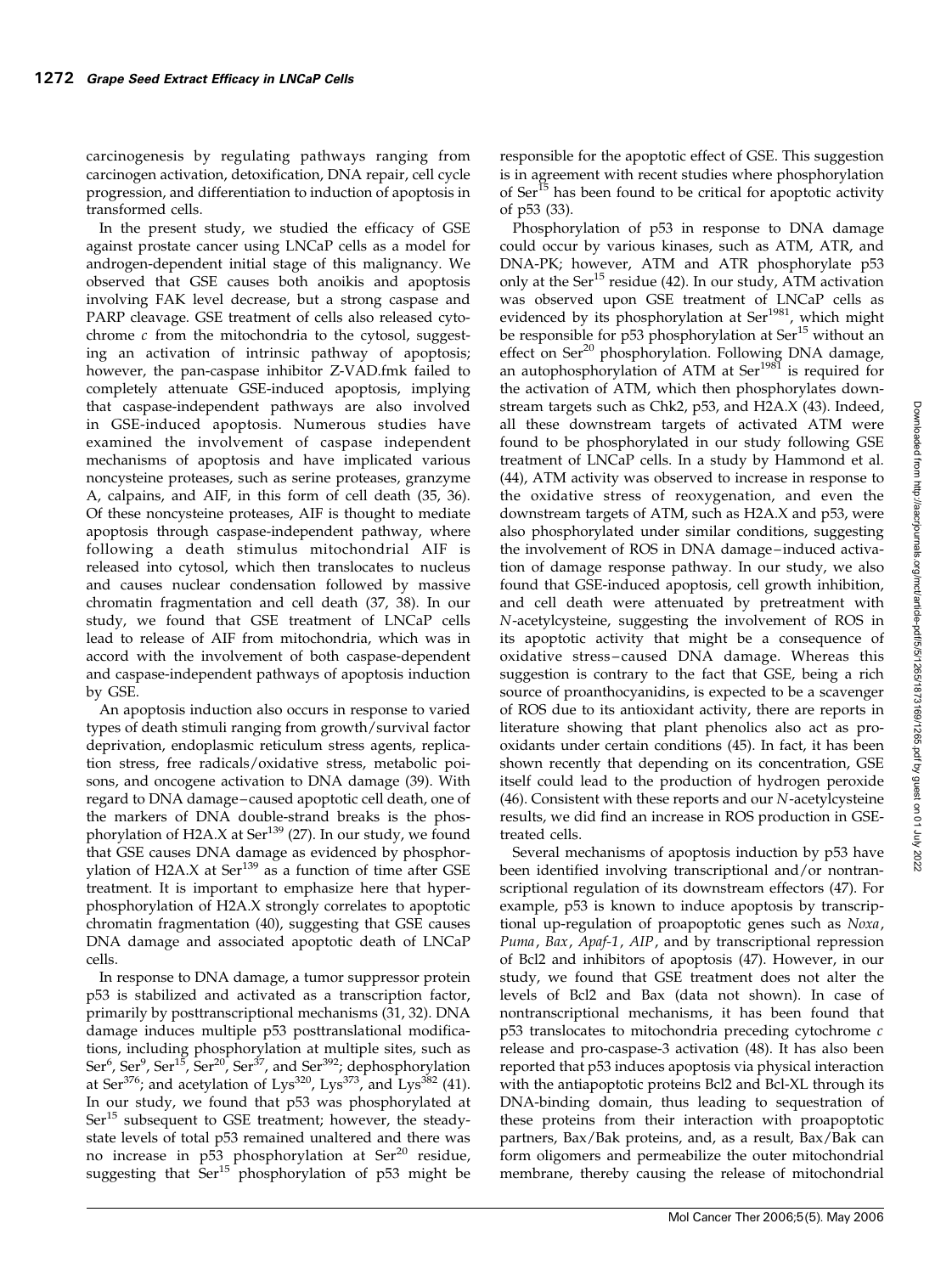cytochrome c to cytosolic compartment of the cell (49). Further, it has been recently shown that Eugenol, a principal component of Szygium aromaticum (L.) Merr. Et Perry flower bud (cloves), induces apoptosis in mast cells by translocation of Ser<sup>15</sup> phospho-p53 into the mitochondria where it interacts with Bcl-2 and Bcl-XL, thus abrogating their survival function (50). Consistent in part with these studies, we also observed the translocation of Ser<sup>15</sup> phospho-p53 to the mitochondria in GSE-treated cells, which might be responsible in inducing apoptotic death of LNCaP cells by similar mechanisms. Additional studies, however, are required in the future to further elucidate the exact mechanism and role of  $\text{Ser}^{15}$  phosphop53 translocation to mitochondria in GSE-induced apoptotic cell death.

#### References

1. Jemal A, Murray T, Ward E, et al. Cancer statistics, 2005. CA Cancer J Clin 2005;55:10 – 30.

2. Crawford ED. Epidemiology of prostate cancer. Urology 2003;62:  $3 - 12$ .

3. Bidoli E, Talamini R, Bosetti C, et al. Macronutrients, fatty acids, cholesterol and prostate cancer risk. Ann Oncol 2005;6:152 – 7.

4. Kelloff GJ, Crowell JA, Steele VE, et al. Progress in cancer chemoprevention. Ann N Y Acad Sci 1999;889:1 – 13.

5. Denmeade SR, Isaacs JT. Programmed cell death (apoptosis) and cancer chemotherapy. Cancer Control 1996;3:303 – 9.

6. Lake RA, Robinson BW. Immunotherapy and chemotherapy—a practical partnership. Nat Rev Cancer 2005;5:397 – 405.

7. Johnstone RW, Ruefli AA, Lowe SW. Apoptosis: a link between cancer genetics and chemotherapy. Cell 2002;108:153 – 64.

8. Riedl SJ, Shi Y. Molecular mechanisms of caspase regulation during apoptosis. Nat Rev Mol Cell 2004;11:897 – 907.

9. Surh YJ. Cancer chemoprevention with dietary phytochemicals. Nat Rev Cancer 2003;3:768 – 80.

10. Bagchi D, Bagchi M, Stohs SJ, et al. Free radicals and grape seed proanthocyanidin extract: importance in human health and disease prevention. Toxicology 2000;148:187 – 97.

11. Yamakoshi J, Saito M, Kataoka S, Kikuchi M. 2002 Safety evaluation of proanthocyanidin-rich extract from grape seeds. Food Chem Toxicol 2004;40:599 – 607.

12. Zhao J, Wang J, Chen Y, Agarwal R. Anti-tumor-promoting activity of a polyphenolic fraction isolated from grape seeds in the mouse skin twostage initiation-promotion protocol and identification of procyanidin B5-3'gallate as the most effective antioxidant constituent. Carcinogenesis 1999;20:1737 – 45.

13. Sharma G, Tyagi AK, Singh RP, Chan DC, Agarwal R. Synergistic anticancer effects of grape seed extract and conventional cytotoxic agent doxorubicin against human breast carcinoma cells. Breast Cancer Res Treat 2004;85:1 – 12.

14. Eng ET, Ye J, Williams D, et al. Suppression of estrogen biosynthesis by procyanidin dimers in red wine and grape seeds. Cancer Res 2003;63:  $8516 - 22$ .

15. Durak I, Cetin R, Devrim E, Erguder IB. Effects of black grape extract on activities of DNA turn-over enzymes in cancerous and non cancerous human colon tissues. Life Sci 2005;76:2995 – 3000.

16. Ye X, Krohn RL, Liu W, et al. The cytotoxic effects of a novel IH636 grape seed proanthocyanidin extract on cultured human cancer cells. Mol Cell Biochem 1999;196:99 – 108.

17. Agarwal C, Singh RP, Agarwal R. Grape seed extract induces apoptotic death of human prostate carcinoma DU145 cells via caspases activation accompanied by dissipation of mitochondrial membrane potential and cytochrome c release. Carcinogenesis 2002;23:869 – 76.

18. Dhanalakshmi S, Agarwal R, Agarwal C. Inhibition of NF-KB pathway in grape seed extract-induced apoptotic death of human prostate carcinoma DU145 cells. Int J Oncol 2003;23:721 – 7.

19. Tyagi A, Agarwal R, Agarwal C. Grape seed extract inhibits EGFinduced and constitutively active mitogenic signaling but activates JNK in human prostate carcinoma DU145 cells: possible role in antiproliferation and apoptosis. Oncogene 2003;22:1302 – 16.

20. Singh RP, Tyagi AK, Dhanalakshmi S, Agarwal R, Agarwal C. Grape seed extract inhibits advanced human prostate tumor growth and angiogenesis and up-regulates insulin-like growth factor binding protein-3. Int J Cancer 2004;108:733 – 40.

21. Kabir J, Lobo M, Zachary I. Staurosporine induces endothelial cell apoptosis via focal adhesion kinase dephosphorylation and focal adhesion disassembly independent of focal adhesion kinase proteolysis. Biochem J 2002;367:145 – 55.

22. Fadeel B, Orrenius S, Apoptosis: a basic biological phenomenon with wide-ranging implications in human disease. J Intern Med 2005;258: 479 – 517.

23. Jiang X, Wang X. Cytochrome c-mediated apoptosis. Annu Rev Biochem 2004;73:87 – 106.

24. Dawson VL, Dawson TM. Deadly conversations: nuclear-mitochondrial cross-talk. J Bioenerg Biomembr 2004;36:287 – 94.

25. Singh SV, Herman-Antosiewicz A, Singh AV, et al. Sulforaphaneinduced G<sub>2</sub>/M phase cell cycle arrest involves checkpoint kinase 2mediated phosphorylation of cell division cycle 25C. J Biol Chem 2004; 279:25813 – 22.

26. Ye R, Bodero A, Zhou BB, Khanna KK, Lavin MF, Lees-Miller SP. The plant isoflavenoid genistein activates p53 and Chk2 in an ATM-dependent manner. J Biol Chem 2001;276:4828 – 33.

27. Rogakou EP, Pilch DR, Orr AH, Ivanova VS, Bonner WM. DNA Double-stranded breaks induce histone H2AX phosphorylation on serine 139. J Biol Chem 1998;273:5858 – 68.

28. Abraham RT. PI 3-kinase related kinases: ''big'' players in stressinduced signaling pathways. DNA Repair (Amst) 2004;3:883 – 7.

29. Kurz EU, Douglas P, Lees-Miller SP. Doxorubicin activates ATMdependent phosphorylation of multiple downstream targets in part through the generation of reactive oxygen species. J Biol Chem 2004;279: 53272 – 81.

30. Helt CE, Cliby WA, Keng PC, Bambara RA, O'Reilly MA. Ataxia telangiectasia mutated (ATM) and ATR and Rad3-related protein exhibit selective target specificities in response to different forms of DNA damage. J Biol Chem 2005;280:1186 – 92.

31. Ashcroft M, Vousden KH. Regulation of p53 stability. Oncogene 1999;18:7637 – 43.

32. Kastan MB, Onyekwere O, Sidransky D, Vogelstein B, Craig RW. Participation of p53 protein in the cellular response to DNA damage. Cancer Res 1991;51:6304 – 11.

33. Chehab NH, Malikzay A, Stavridi ES, Halazonetis TD. Phosphorylation of Ser-20 mediates stabilization of human p53 in response to DNA damage. Proc Natl Acad Sci U S A 1999;96:13777 – 82.

34. Klein EA. Chemoprevention of prostate cancer. Crit Rev Oncol Hematol 2005;54:1 – 10.

35. Eeva J, Pelkonen J. Mechanisms of B cell receptor induced apoptosis. Apoptosis 2004;9:525 – 31.

36. Martinvalet D, Zhu P, Lieberman J. Granzyme A induces caspaseindependent mitochondrial damage, a required first step for apoptosis. Immunity 2005;22:355 – 70.

37. Susin SA, Lorenzo HK, Zamzami N, et al. Molecular characterization of mitochondrial apoptosis-inducing factor. Nature 1999;397:441 – 6.

38. Joza N, Susin SA, Daugas E, et al. Essential role of the mitochondrial apoptosis-inducing factor in programmed cell death. Nature 2001;410: 549 – 54.

39. Fumarola C, Guidotti GG. Stress-induced apoptosis: toward a symmetry with receptor-mediated cell death. Apoptosis 2004;9:77 – 82.

40. Talasz H, Helliger W, Sarg B, Debbage PL, Puschendorf B, Lindner H. Hyperphosphorylation of histone H2A.X and dephosphorylation of histone H1 subtypes in the course of apoptosis. Cell Death Differ 2002;9:27 – 39.

41. Xu Y. Regulation of p53 responses by post-translational modifications. Cell Death Differ 2003;10:400 – 3.

42. Shieh SY, Ikeda M, Taya Y, Prives C. DNA damage-induced phosphorylation of p53 alleviates inhibition by MDM2. Cell 1997;91: 325 – 34.

43. Bakkenist CJ, Kastan MB. DNA damage activates ATM through